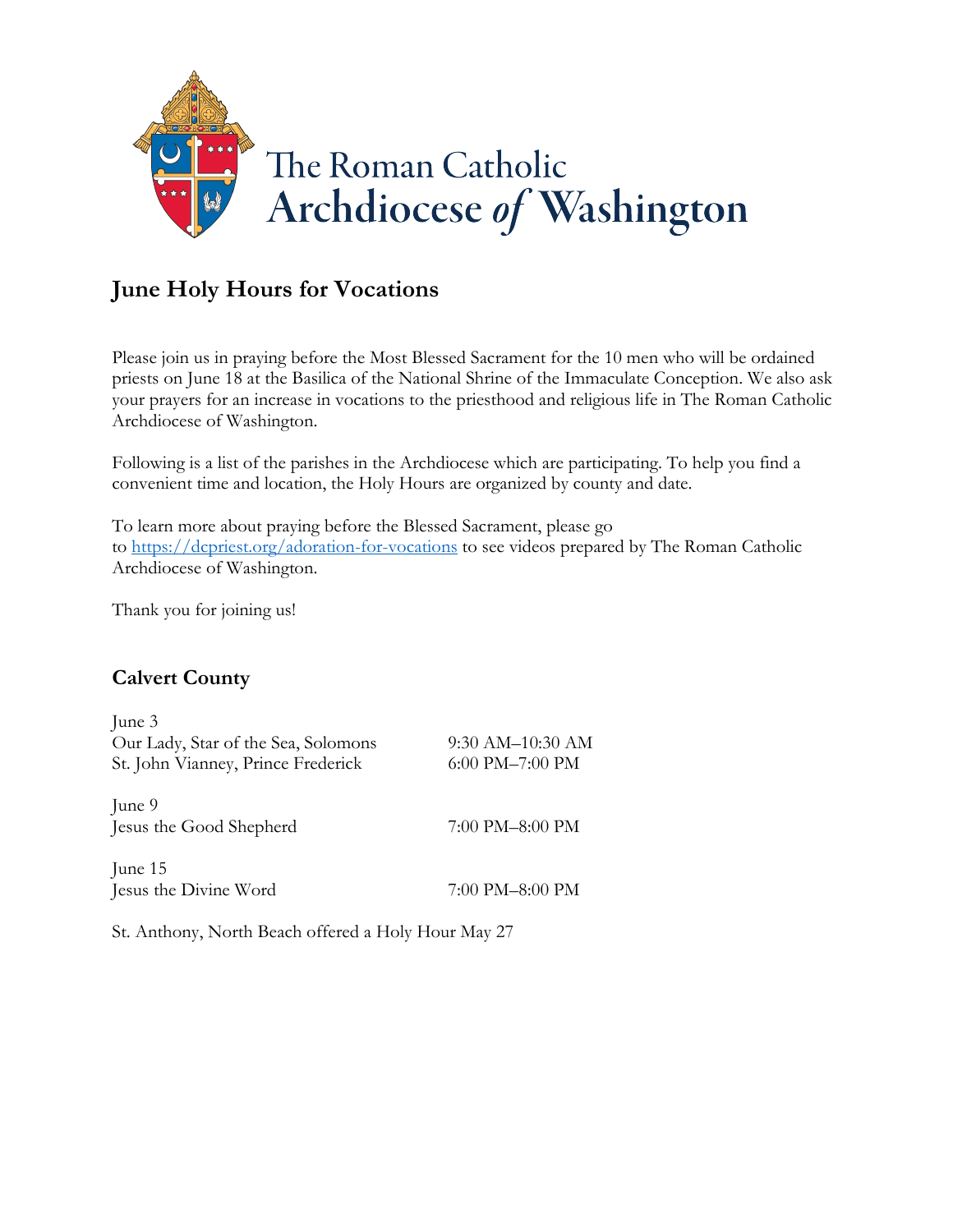

### **Charles County**

| 8:00 PM-9:00 PM            |
|----------------------------|
|                            |
|                            |
| 9:00 AM-10:00 AM           |
| 9:30 AM-10:30 AM           |
| $5:00 \text{ PM}$ -6:00 PM |
| 8:00 AM-5:00 PM            |
|                            |
| 7:00 PM–8:00 PM            |
|                            |
| 7:30 PM-8:30 PM            |
|                            |
| 5:30 PM-6:30 PM            |
|                            |
| $6:00$ PM $-7:00$ PM       |
|                            |

St. Francis de Sales, Benedict offered a Holy Hour May 25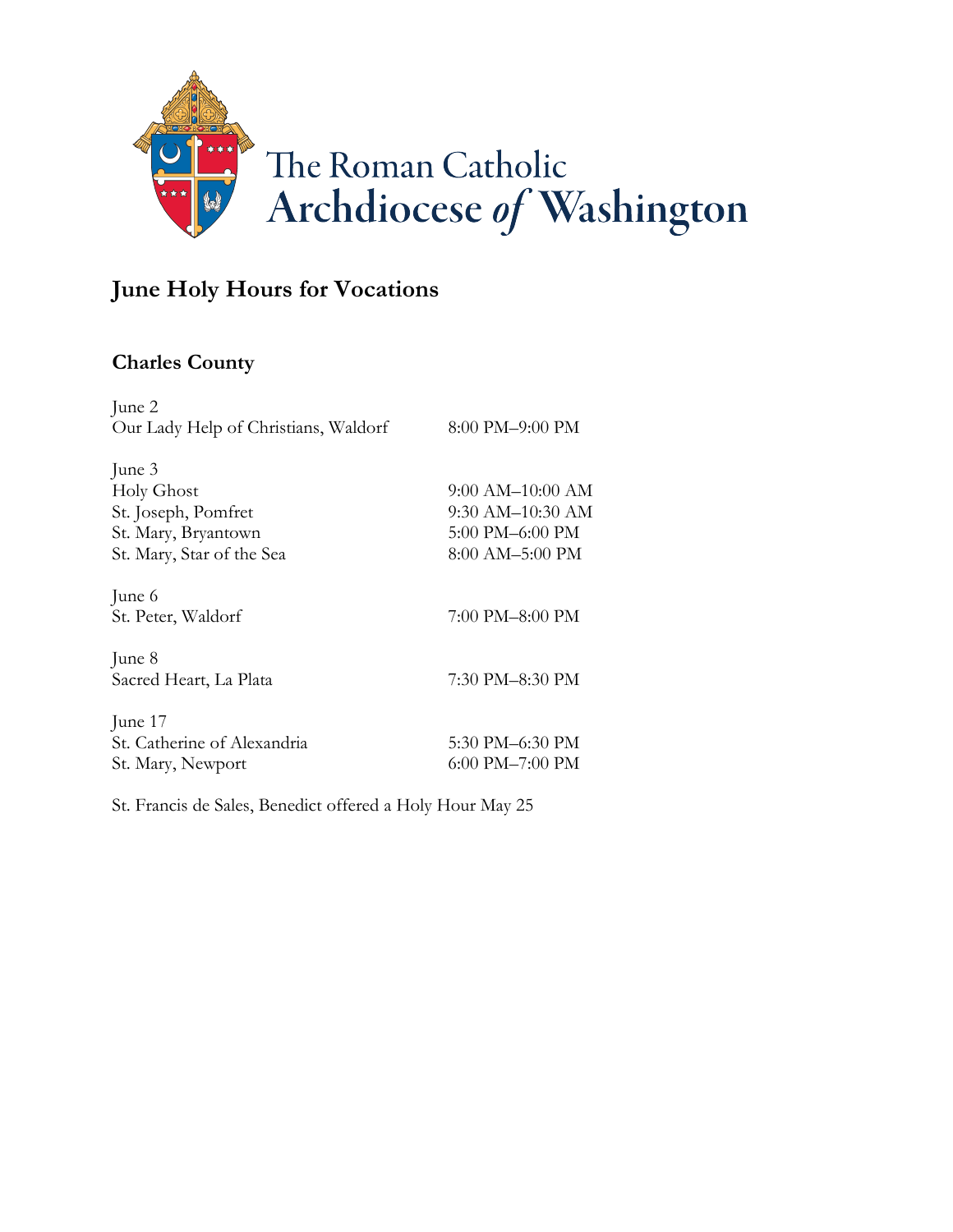

#### **District of Columbia**

| June 1                       |                                    |
|------------------------------|------------------------------------|
| Our Lady of Victory          | 7:00 PM-8:00 PM<br>7:15 PM-8:15 PM |
| St. Gabriel                  |                                    |
| June 2                       |                                    |
| St. Martin of Tours          | 7:00 PM-8:00 PM                    |
| June 3                       |                                    |
| St. Ann                      | 12:45 PM-2:00 PM                   |
| St. Patrick                  | 11:00 AM-12:00 PM                  |
| June 4                       |                                    |
| St. Francis Xavier           | 8:30 AM-9:30 AM                    |
| St. Stephen Martyr           | 11:00 AM-12:00 PM                  |
| June 8                       |                                    |
| St. Mary, Mother of God      | 6:00 PM-7:00 PM                    |
| St. Peter                    | 6:00 PM-7:00 PM                    |
| June 9                       |                                    |
| <b>Immaculate Conception</b> | 7:00 PM-8:00 PM                    |
| St. Vincent de Paul          | 6:00 PM-7:00 PM                    |
| June 10                      |                                    |
| St. Benedict the Moor        | 4:00 PM-5:00 PM                    |
| June 13                      |                                    |
| Cathedral of St. Matthew     | 6:00 PM-7:00 PM                    |
| June 15                      |                                    |
| Annunciation                 | 6:00 PM-7:00 PM                    |
| Epiphany                     | 5:30 PM-6:30 PM                    |
| St. Joseph                   | 5:15 PM-6:15 PM                    |
|                              |                                    |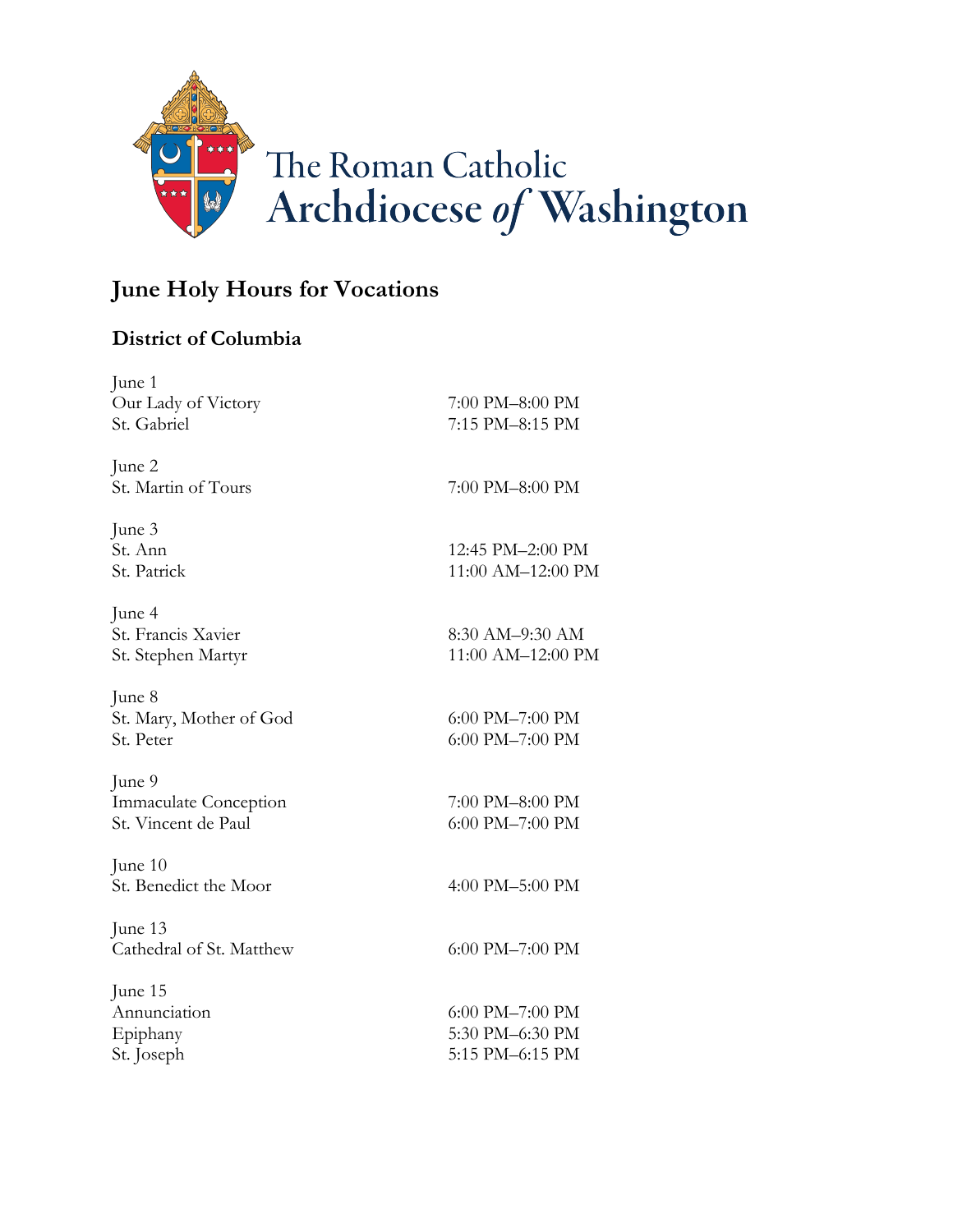

### **District of Columbia (Continued)**

| June 17                               |                            |
|---------------------------------------|----------------------------|
| Assumption                            | 11:00 AM-12:00 PM          |
| Basilica of the Immaculate Conception | $6:00$ PM $-7:00$ PM       |
| St. Luke                              | $6:00 \text{ PM}$ -7:00 PM |
|                                       |                            |

June 18–June 19

Blessed Sacrament 6:30 PM–7:15 AM

Nativity offered a Holy Hour May 21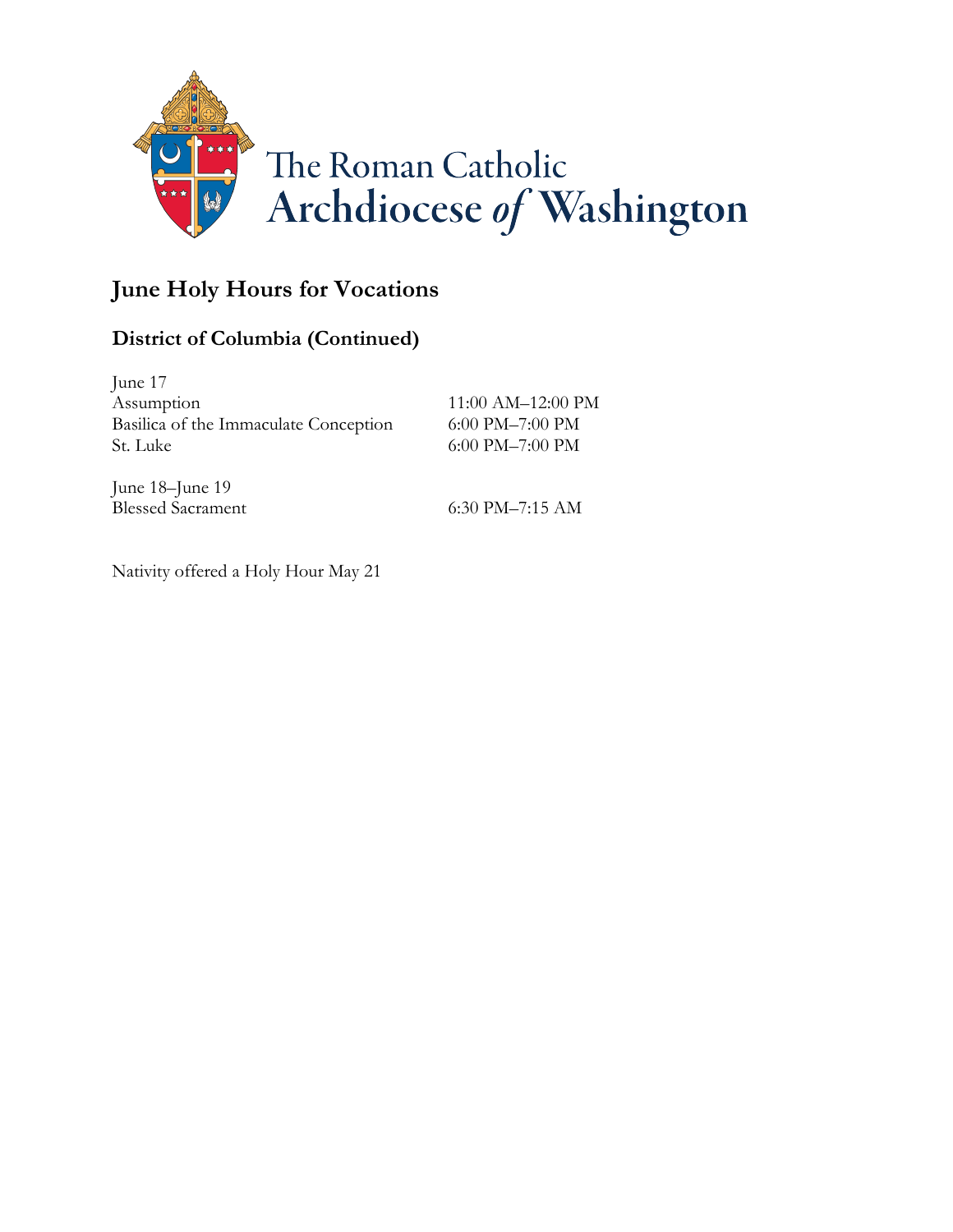

#### **Montgomery County**

| June 1                                 |                  |
|----------------------------------------|------------------|
| St. Elizabeth, Rockville               | 7:00 PM-8:00 PM  |
| St. Paul, Damascus                     | 9:30 AM-10:30 AM |
| June 2                                 |                  |
| St. Rose of Lima, Gaithersburg         | 6:00 PM-7:00 PM  |
| June 3                                 |                  |
| Church of the Little Flower, Bethesda  | 12:45 PM-2:30 PM |
| Holy Cross, Garrett Park               | 9:00 AM-10:00 AM |
| Our Lady of Sorrows, Takoma Park       | 9:00 PM-10:00 PM |
| Our Lady of Vietnam, Silver Spring     | 8:30 AM-7:00 PM  |
| Our Lady of the Visitation, Darnestown | 6:30 PM-7:30 PM  |
| June 4                                 |                  |
| Church of the Resurrection             | 8:00 AM-9:00 AM  |
| June 5                                 |                  |
| St. Bernadette, Silver Spring          | 8:00 PM-9:00 PM  |
| St. John Neumann, Gaithersburg         | 3:30 PM-4:30 PM  |
| June 6                                 |                  |
| St. Bartholomew, Bethesda              | 7:00 PM-8:00 PM  |
| St. Mary, Rockville                    | 6:00 PM-7:00 PM  |
| June 7                                 |                  |
| St. Patrick, Rockville                 | 1:00 PM-8:00 PM  |
| June 8                                 |                  |
| St. Andrew the Apostle, Silver Spring  | 7:00 PM-8:00 PM  |
| June 10                                |                  |
| Holy Redeemer, Kensington              | 7:00 PM-8:30 PM  |
| Our Lady of Mercy, Potomac             | 5:00 PM-6:00 PM  |
|                                        |                  |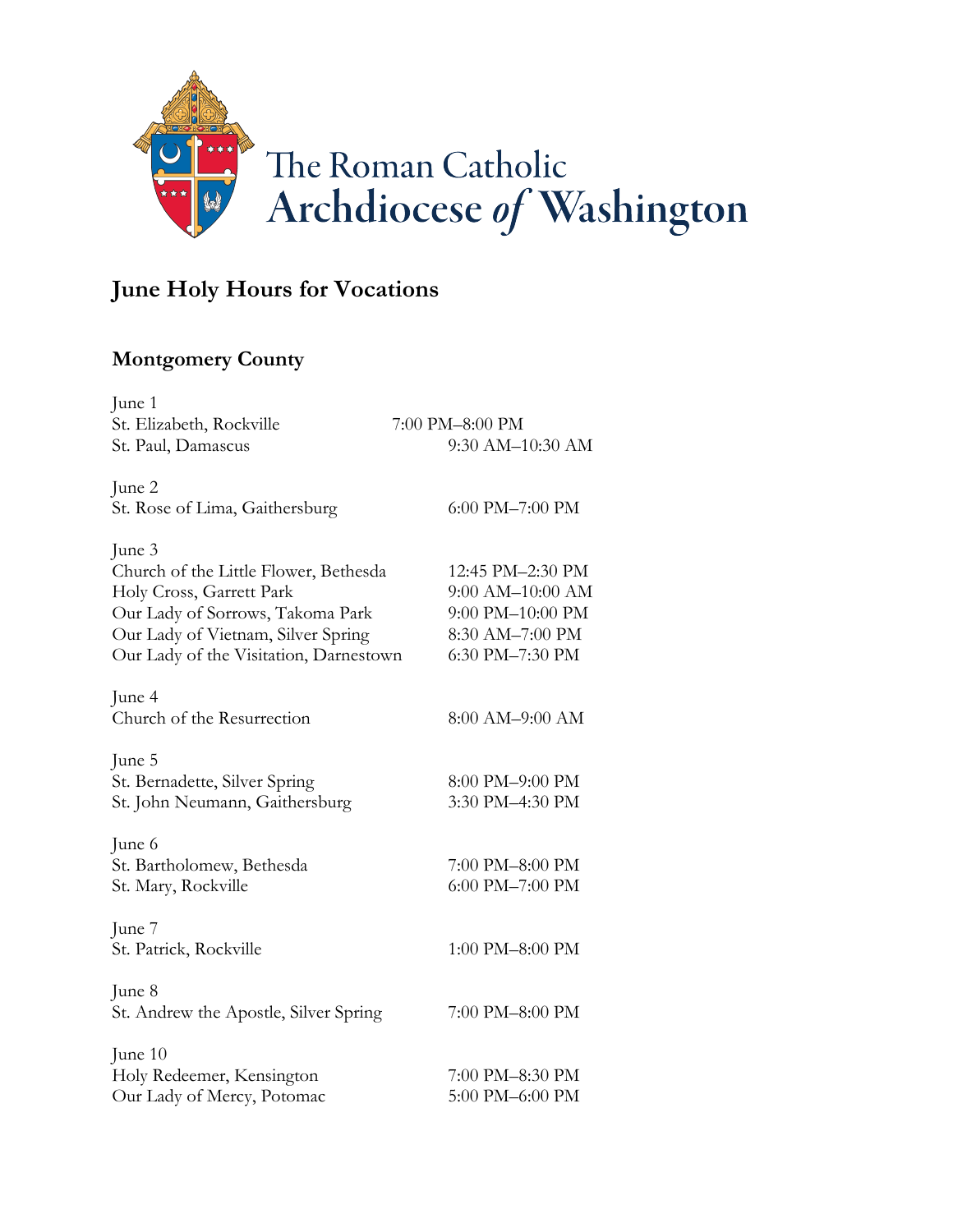

### **Montgomery County (Continued)**

June 11 St. Martin of Tours 9:30 AM–10:30 AM June 14 Mother Seton 7:00 PM–8:00 PM June 16 St. Raphael 6:15 PM–7:15 PM

June 17 Our Lady of Lourdes 2:00 PM–3:00 PM

St. Francis of Assisi 10:00 AM–11:00 AM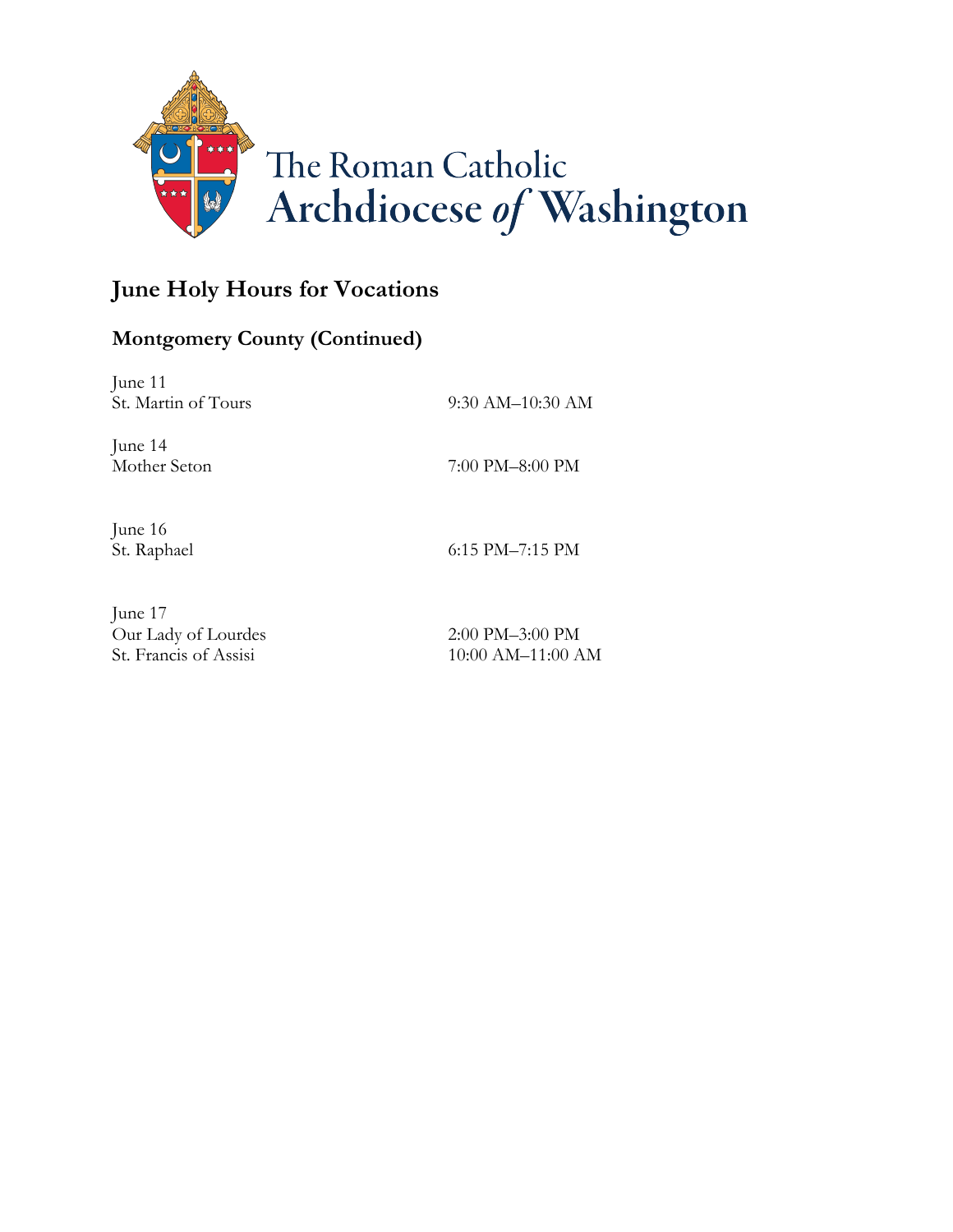

### **Prince George's County**

| June 1                               |                  |
|--------------------------------------|------------------|
| Holy Family, Mitchellville           | 5:00 PM-8:00 PM  |
| June 3                               |                  |
| Sacred Heart, Bowie                  | 8:30 AM-9:30 AM  |
| St. Hugh, Greenbelt                  | 7:00 PM-8:00 PM  |
| St. Jerome, Hyattsville              | 2:00 PM-3:00 PM  |
| St. Joseph, Beltsville               | 8:45 AM-9:45 AM  |
| St. Michael, Baden                   | 8:00 PM-9:00 PM  |
| St. Nicholas, Laurel                 | 9:00 AM-6:30 PM  |
| St. Philip the Apostle, Camp Springs | 7:00 PM-8:00 PM  |
| June 4                               |                  |
| Holy Family, Mitchellville           | 9:30 AM-5:00 PM  |
| June 7                               |                  |
| St. Ignatius, Ft. Washington         | 6:30 PM-7:30 PM  |
| June 8                               |                  |
| Holy Family, Mitchellville           | 5:00 PM-8:00 PM  |
| June 13                              |                  |
| Ascension, Bowie                     | 5:00 PM-9:00 PM  |
| June 14                              |                  |
| St. Ambrose                          | 6:00PM-7:00 PM   |
| St. Ignatius, Ft. Washington         | 6:30 PM-7:30 PM  |
| St. Mary of the Mills                | 9:30 AM-6:30 PM  |
| June 15                              |                  |
| Holy Family, Mitchellville           | 5:00 PM-8:00 PM  |
| Holy Redeemer, College Park          | 6:30 PM-7:30 PM  |
| St. Mary, Piscataway                 | 9:00 AM-10:00 AM |
|                                      |                  |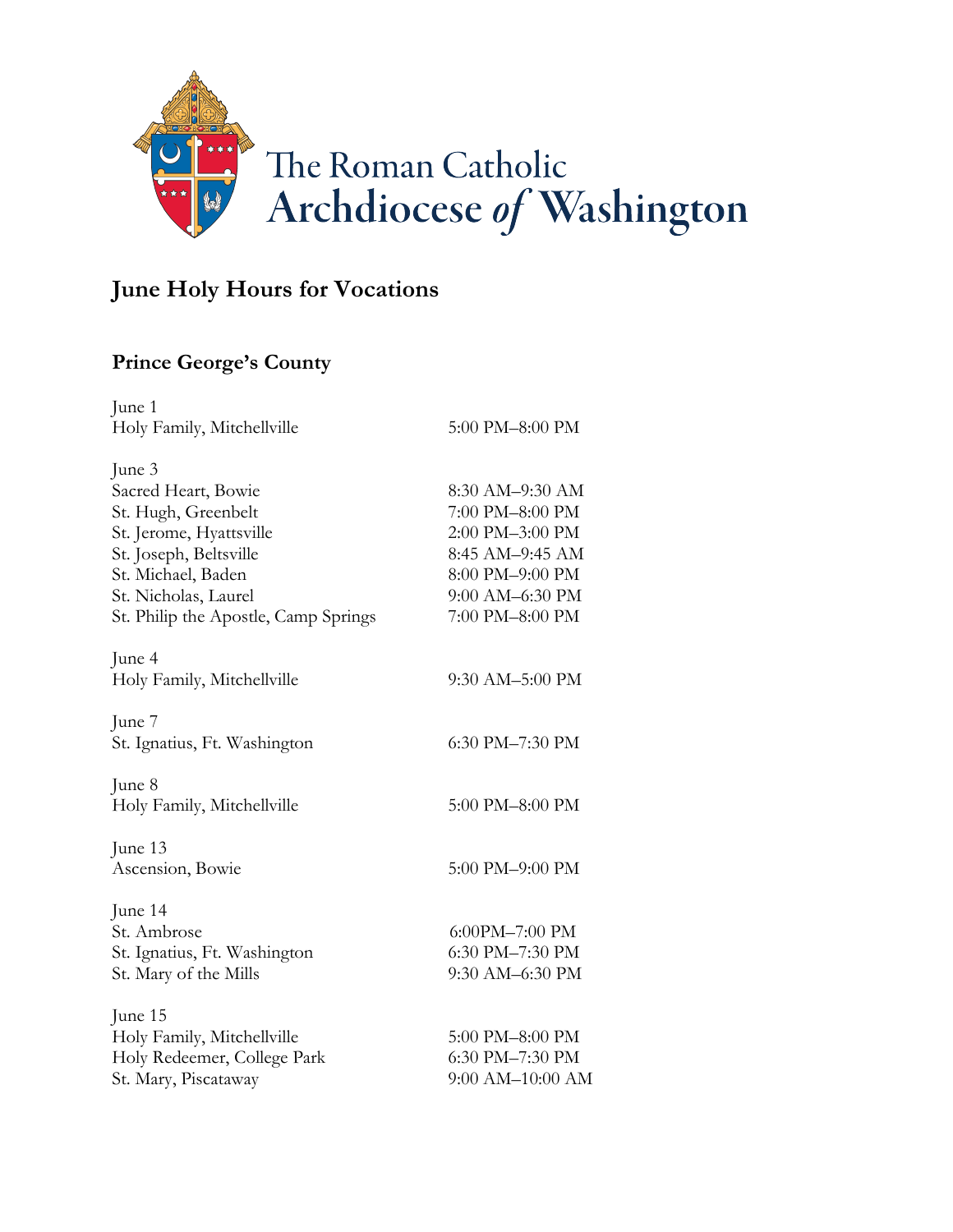

### **Prince George's County (Continued)**

June 17 St. Mary of Assumption, Upper Marlboro 7:00 PM–8:00 PM

June 22 Holy Family, Mitchellville 5:00 PM–8:00 PM

June 29 Holy Family, Mitchellville 5:00 PM–8:00 PM

St. Margaret of Scotland offered a Holy Hour on May 28